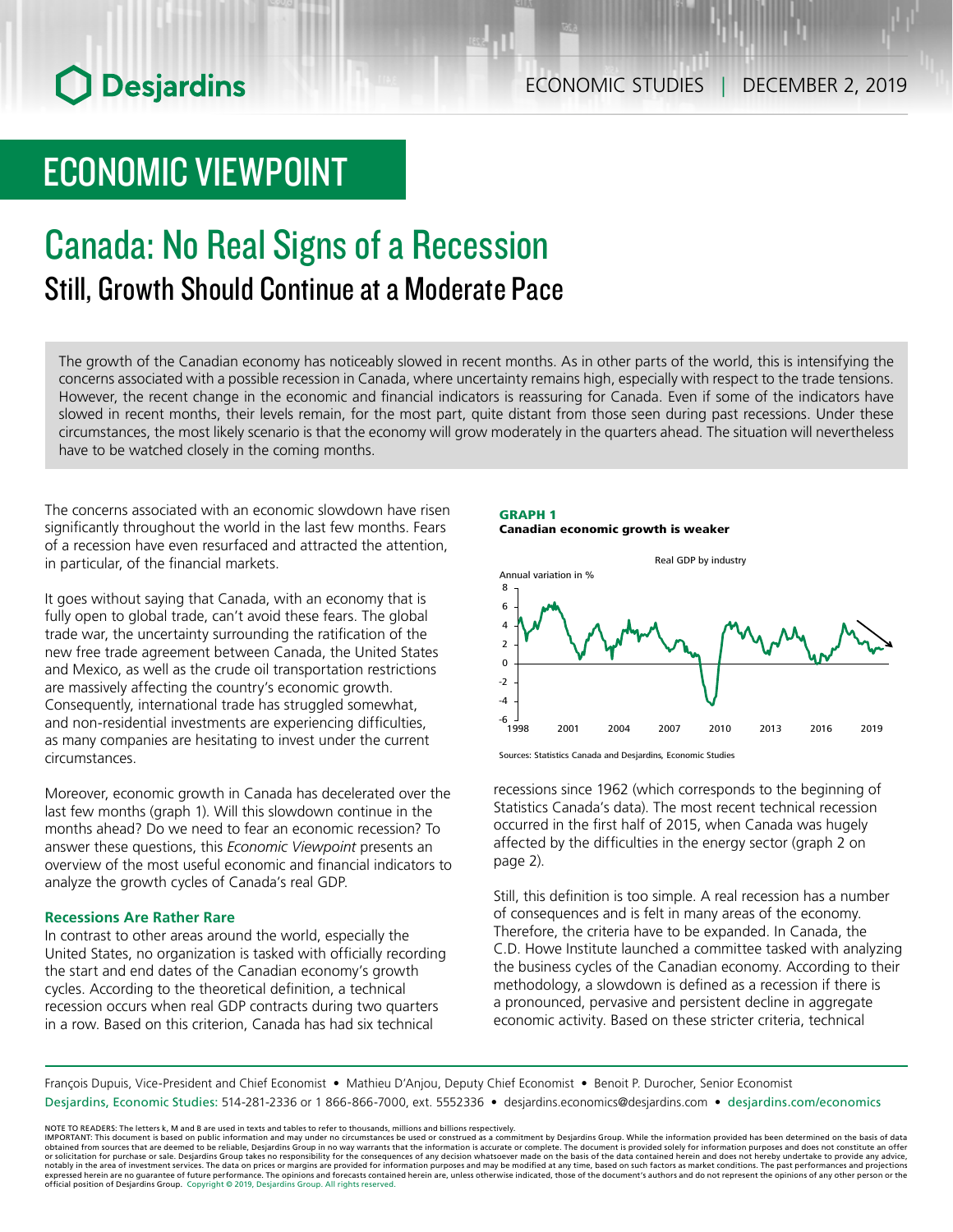#### GRAPH 2

The last technical recession occurred in 2015



Sources: Statistics Canada and Desjardins, Economic Studies

recessions outnumbered the recessions identified by the C.D. Howe Institute (graph 3). Moreover, the technical recession of 2015 was not selected by the C.D. Howe Institute, for the Canadian economy's decline was not pervasive enough (the problems were mostly concentrated in the energy sector).

#### GRAPH 3

#### There were fewer recessions based on the C.D. Howe Institute's criteria



Sources: Statistics Canada, C.D. Howe Institute and Desjardins, Economic Studies

With that, it must be said that recessions are rather rare in Canada. According to the C.D. Howe Institute, only four recessions have been recorded since 1962. With so few recessions, it becomes difficult to accurately predict a recession by highlighting the points they share in common, especially as the causes and consequences can vary from one recession to the next. Yet the way in which some economic indicators change can sometimes help to pick out the telltale signs of a possible recession. Still, this kind of analysis runs up against another challenge in Canada, namely the limited number of economic and financial indicators. Additionally, their history is often too short and doesn't cover enough recessions to have an exact idea of how they evolved during these periods. Below are a few indicators that have caught our attention in this regard.

#### **Some Useful Indicators**

One of the most useful data for analyzing economic cycles in Canada is obviously the leading indicator compiled by the Organisation for Economic Co-operation and Development (OECD). It recently fell below the 100 mark, which indicates that growth should be below its trend in the months to come (graph 4). Nonetheless, this result is not enough to conclude that growth will slow enough to plunge the Canadian economy into a recession. Moreover, the indicator had fallen more markedly during previous recessions.

GRAPH 4 OECD leading indicator for Canada



Another indicator that's been in the spotlight in recent months is the slope of the yield curve. The spread between Canadian 10-year federal bonds and 3-month Treasury bills has significantly narrowed to the point of entering negative territory (graph 5). The same observation applies to the spread between 10-year and 2-year federal bonds. A yield curve inversion is often considered a telltale sign of a recession. Nonetheless, graph 5 shows that false signals are often associated with a yield curve inversion. A slightly negative spread, as is currently the case, is not always followed by a recession. That said, the current

GRAPH 5

Spread between Canadian 10-year federal bond yields and 3-month Treasury bill yields



Sources: Statistics Canada, C.D. Howe Institute and Desjardins, Economic Studies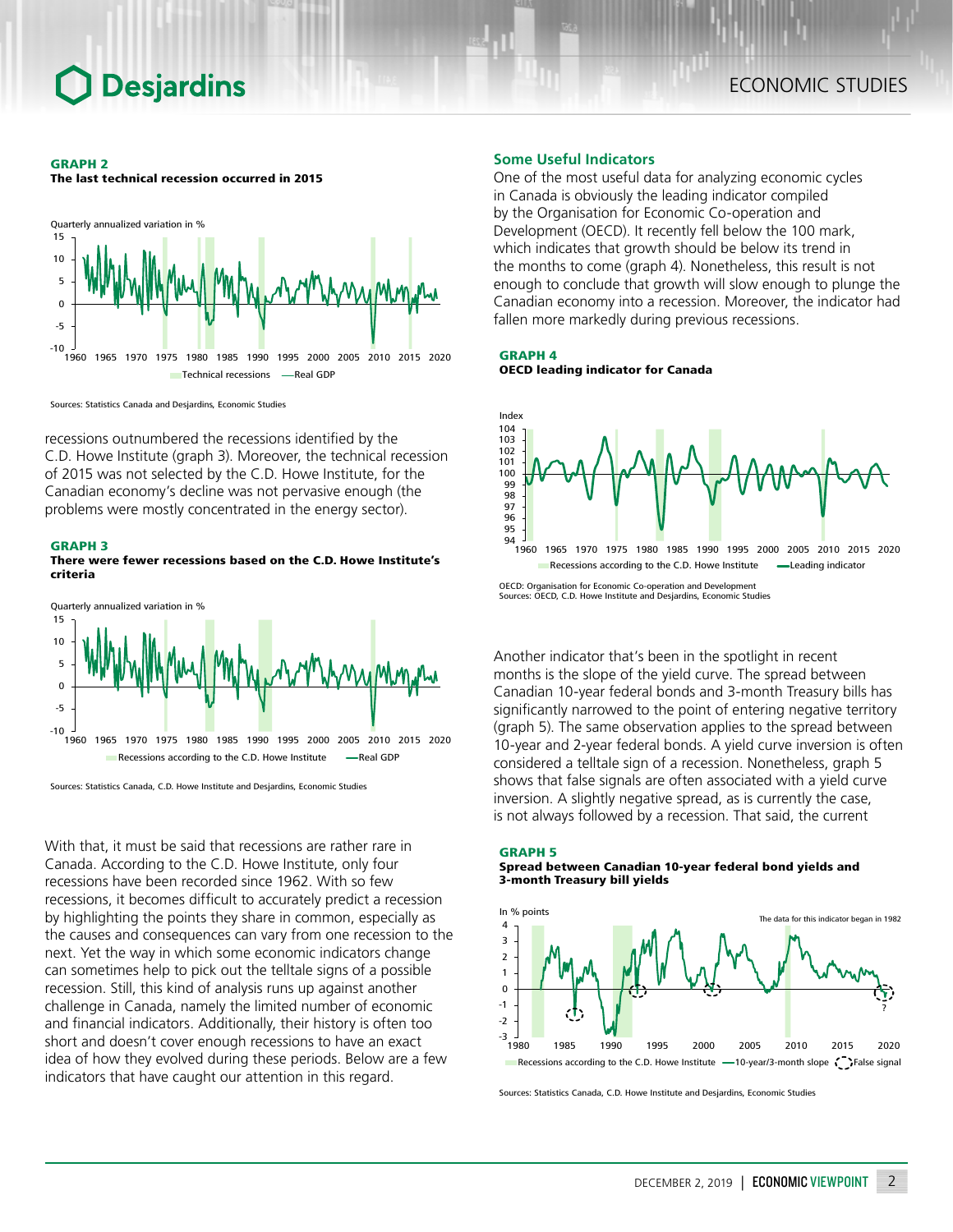### ECONOMIC STUDIES

### **Desjardins**

curve inversion has gone on long enough to begin raising some concerns. However, given the many distortions that continue to plague the bond markets due to the quantitative monetary policies put forward by several central banks, it's important to look at the signals coming from the yield curve with a certain degree of suspicion. As a result, the yield curve inversions could happen more often from now on and become a poorer indicator of a recession than in the past. Furthermore, the Bank of Canada (BoC) recently mentioned that the yield curve inversion was a less reliable signal of a recession in Canada, as nearly 40% of the yield curve inversions since the 1960s were not followed by a recession.

Since a recession is usually characterized by fairly widespread difficulties within the Canadian economy, the relative size of the number of sectors of real GDP that are growing is also a good indicator of the Canadian economy's cycles. Clearly, the lower the number, the more widespread the difficulties and the greater the risk of a recession. Well, nearly 75% of the industries posted positive annual growth in September (graph 6). Certainly, this share has gone down a little in recent months, but it still remains relatively high. It's important to remember that the proportion of growing industries had fallen below 50% during the last recession in 2008–2009. It's clear that the current situation is still far from being worrisome.

#### GRAPH 6

#### The number of growth sectors within the Canadian economy remains relatively high



Sources: Statistics Canada, C.D. Howe Institute and Desjardins, Economic Studies

Several other indicators also posted less sustained gains for the last few months, while maintaining a reassuring level. This is especially the case for manufacturing, retail and wholesale sales (graph 7). Still, the history of this data is fairly short, which makes comparisons with different recessions more difficult. Nevertheless, it seems obvious that these indicators move lower during a recession. Yet, despite the recent slowdown, the annual increase in these indicators is still far from the worrisome level of previous recessions.

#### GRAPH 7

#### Variation of manufacturing sales, retail sales and wholesale sales



Sources: Statistics Canada, C.D. Howe Institute and Desjardins, Economic Studies

In contrast, some indicators paint a very positive picture of the Canadian economy's growth cycle. This is especially true of the data associated with the housing market. Even if there was a difficult period a few months ago, the housing market has recently regained strength. Consequently, the number of housing starts (graph 8) and the increase in existing property

#### GRAPH 8 Number of housing starts



Sources: Canada Mortgage and Housing Corporation, C.D. Howe Institute and Desjardins, Economic Studies